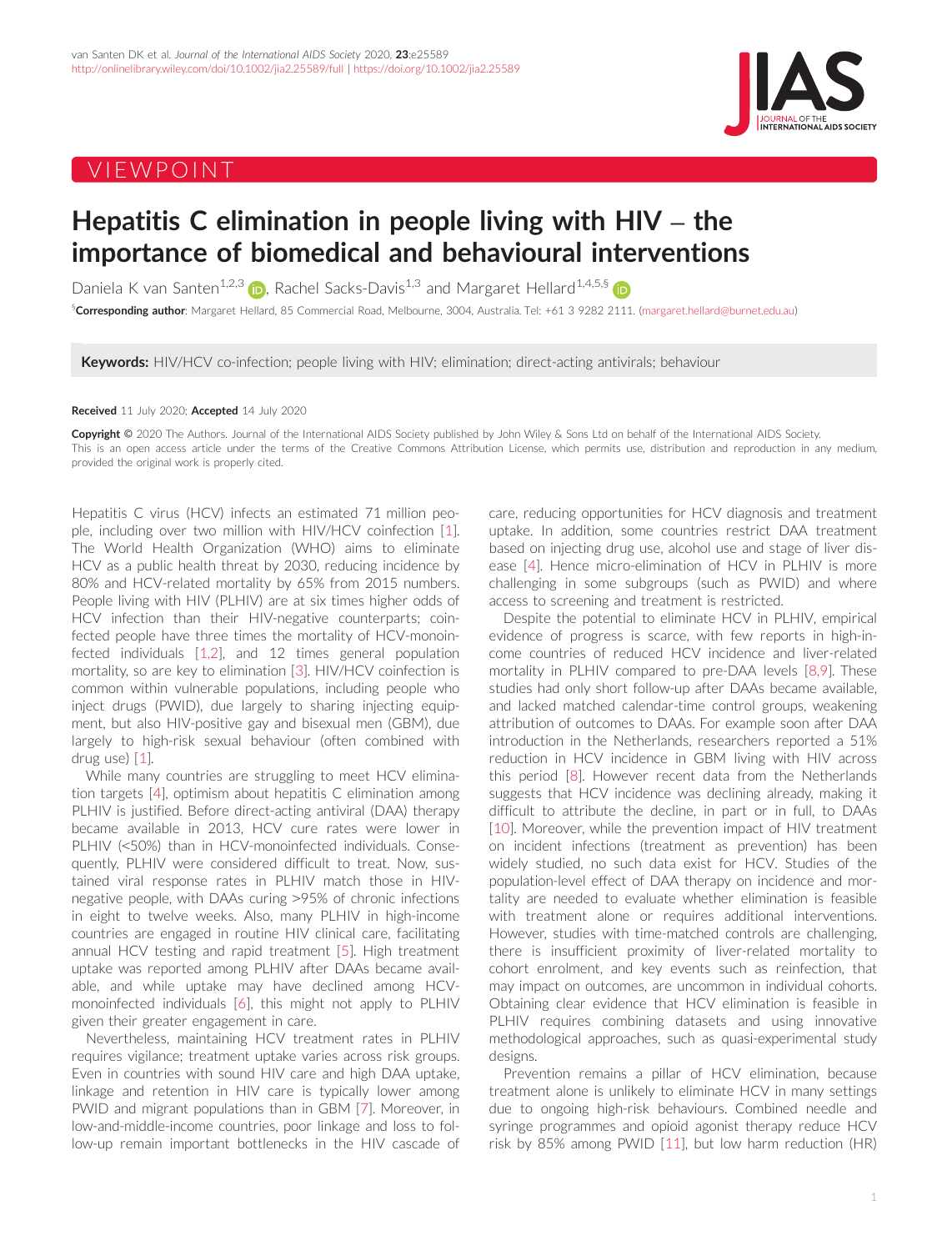<span id="page-1-0"></span>programme coverage in most countries threatens HCV elimination. In the United States, where the opioid crisis drives HCV transmission, elimination in PWID will fail without HR programme scale-up [\[12\]](#page-2-0). Moreover, to maximize uptake and impact, PWID must access to low threshold HR programmes which allow them to enter, exit and re-enter HR programmes without restrictions on their drug use. Almost no new HCV infections have been observed among PWID in Amsterdam over the past two decades, partly due to early adoption of low-threshold HR programmes [[11](#page-2-0)]. The Netherlands' pragmatic HR approach represents a blueprint for programme implementation, service delivery and practice. HR programmes also serve to bring PWID and health care professionals together, providing valuable opportunities for engagement in HCV testing and care.

While HR programmes are proven interventions for PWID, evidence of the effectiveness of behavioural interventions in preventing HCV in GBM is scarce. This presents a considerable challenge, because based on modelling, HCV elimination targets will be missed in this group without behavioural interventions [[13\]](#page-2-0). Another key challenge is the intersection of sexual and drug use risks, and ongoing uncertainty over which behaviours are most important. Because these behaviours are so highly correlated and cohorts with detailed longitudinal data are small, no study has disentangled their effects. Standard risk-factor association-based analysis cannot distinguish whether non-injecting drug use is a transmission pathway for HCV or whether sexual practices drive transmission. Pooling behavioural data could improve understanding of the causal pathways of HCV transmission in GBM living with HIV, enable development of tailored strategies to prevent new infections, and provide evidence to refine current prevention activities.

In addition to behavioural interventions, ongoing and systematic (post-treatment) HCV testing is essential due to ongoing risk behaviour in both PWID and GBM living with HIV. Reinfection rates among PLHIV span 1–15/100 person-years (PY), and up to 38/100 PY for subsequent reinfections in GBM living with HIV [\[14,15](#page-2-0)]. While the available evidence suggests primary HCV incidence is declining [\[10](#page-2-0)], recent studies across the DAA threshold suggest that reinfection rates have not diminished, but their scarcity and short follow-up prevent definitive conclusions [\[14](#page-2-0)]. A Swiss HIV/HCV coinfection model of the potential epidemic effects of DAA scale-up predicted that reinfections will increase as a proportion of incident infections among GBM living with HIV (e.g. 44% of all incident infections in 2030, assuming increased risk behaviour) [[13\]](#page-2-0). Whilst appearing counterintuitive, detection of high rates of reinfection among GBM living with HIV following HCV treatment, particularly where treatment uptake has been high, suggests that those at risk of onward transmission are being treated and tested, which is important for reducing HCV incidence. This highlights the crucial role of ongoing monitoring of HCV RNA and prevention after treatment in those with ongoing risk behaviour.

In many countries, undiagnosed HCV infections in PLHIV are another challenge. While some high-income countries report few undiagnosed HIV infections, and high proportions of diagnosed PLHIV ever tested for HCV, most countries are performing insufficient testing to facilitate the treatment uptake required to reach WHO elimination targets [4]. Reaching and treating all PLHIV might involve testing at pharmacies, peer-based testing, home-based antibody testing and RNA testing using dried blood spots. Importantly, little is known about trends in HCV testing uptake and whether HCV testing guidelines are being followed in PLHIV care.

Achieving HCV elimination in PLHIV requires further empirical evidence about the population-level effectiveness of DAA treatment and behavioural interventions among GBM living with HIV to reduce incidence and mortality. To progress meaningfully towards elimination, we also need to fully utilize available HCV prevention tools and strategies for increasing testing and treatment uptake. This includes expanding HR programmes and community-based testing and treatment, and ensuring universal access to affordable DAAs.

## AUTHORS ' AFFILIATIONS

<sup>1</sup>Disease Elimination Program, Burnet Institute, Melbourne, Australia; <sup>2</sup>Department of Infectious Disease Research and Prevention, Public Health Service of Amsterdam, Amsterdam, the Netherlands; <sup>3</sup>School of Public Health and Preventive Medicine, Monash University, Melbourne, Australia; <sup>4</sup>Department of Infectious Diseases, The Alfred and Monash University, Melbourne, Australia; 5 Doherty Institute and Melbourne School of Population and Global Health, University of Melbourne, Melbourne, Australia

#### COMPETING INTERESTS

Dr Hellard has received investigator-initiated research grants from Gilead Sciences, AbbVie and Bristol-Myers Squibb, unrelated to the submitted work. Dr Sacks-Davis and Dr van Santen have nothing to disclose.

# AUTHORS' CONTRIBUTIONS

DVS, RSD and MH wrote the manuscript together.

#### ACKNOWLEDGEMENTS

MH receives fellowship support from the National Health and Medical Research Council. The Burnet Institute receives support from the Victorian Government Infrastructure Scheme.

#### REFERENCES

1. Platt L, Easterbrook P, Gower E, McDonald B, Sabin K, McGowan C, et al. Prevalence and burden of HCV co-infection in people living with HIV: a global systematic review and meta-analysis. Lancet Infect Dis. 2016;16(7):797–808.

2. Kovari H, Ledergerber B, Cavassini M, Ambrosioni J, Bregenzer A, Stockle M, et al. High hepatic and extrahepatic mortality and low treatment uptake in HCV-coinfected persons in the Swiss HIV cohort study between 2001 and 2013. J Hepatol. 2015;63(3):573–80.

3. Klein MB, Rollet-Kurhajec KC, Moodie EE, Yaphe S, Tyndall M, Walmsley S, et al. Mortality in HIV-hepatitis C co-infected patients in Canada compared to the general Canadian population (2003–2013). AIDS. 2014;28(13):1957–65.

4. World Health Organization. Progress report on access to hepatitis c treatment: Focus on overcoming barriers in low- and middle-income countries. Geneva: Switzerland; 2018.

5. Sacks-Davis R, Doyle JS, Rauch A, Beguelin C, Pedrana AE, Matthews GV, et al. Linkage and retention in HCV care for HIV-infected populations: early data from the DAA era. J Int AIDS Soc. 2018;21:e25051.

6. Scott N, Sacks-Davis R, Wade AJ, Stoove M, Pedrana A, Doyle JS, et al. Australia needs to increase testing to achieve hepatitis C elimination. Med J Aust. 2020;212(8):365–70.

7. Marukutira T, Gray RT, Douglass C, El-Hayek C, Moreira C, Asselin J, et al. Gaps in the HIV diagnosis and care cascade for migrants in Australia, 2013– 2017: a cross-sectional study. PLoS Medicine. 2020;17:e1003044.

8. Boerekamps A, van den Berk G, Lauw FN, Leyten EM, van Kasteren ME, van Eeden A, et al. Declining hepatitis C virus (HCV) incidence in Dutch human immunodeficiency virus-positive men who have sex with men after unrestricted access to HCV therapy. Clin Infect Dis. 2018;66(9):1360–5.

9. Kronfli N, Bhatnagar SR, Hull MW, Moodie EEM, Cox J, Walmsley S, et al. Trends in cause-specific mortality in HIV-hepatitis C coinfection following hepatitis C treatment scale-up. AIDS. 2019;33(6):1013–22.